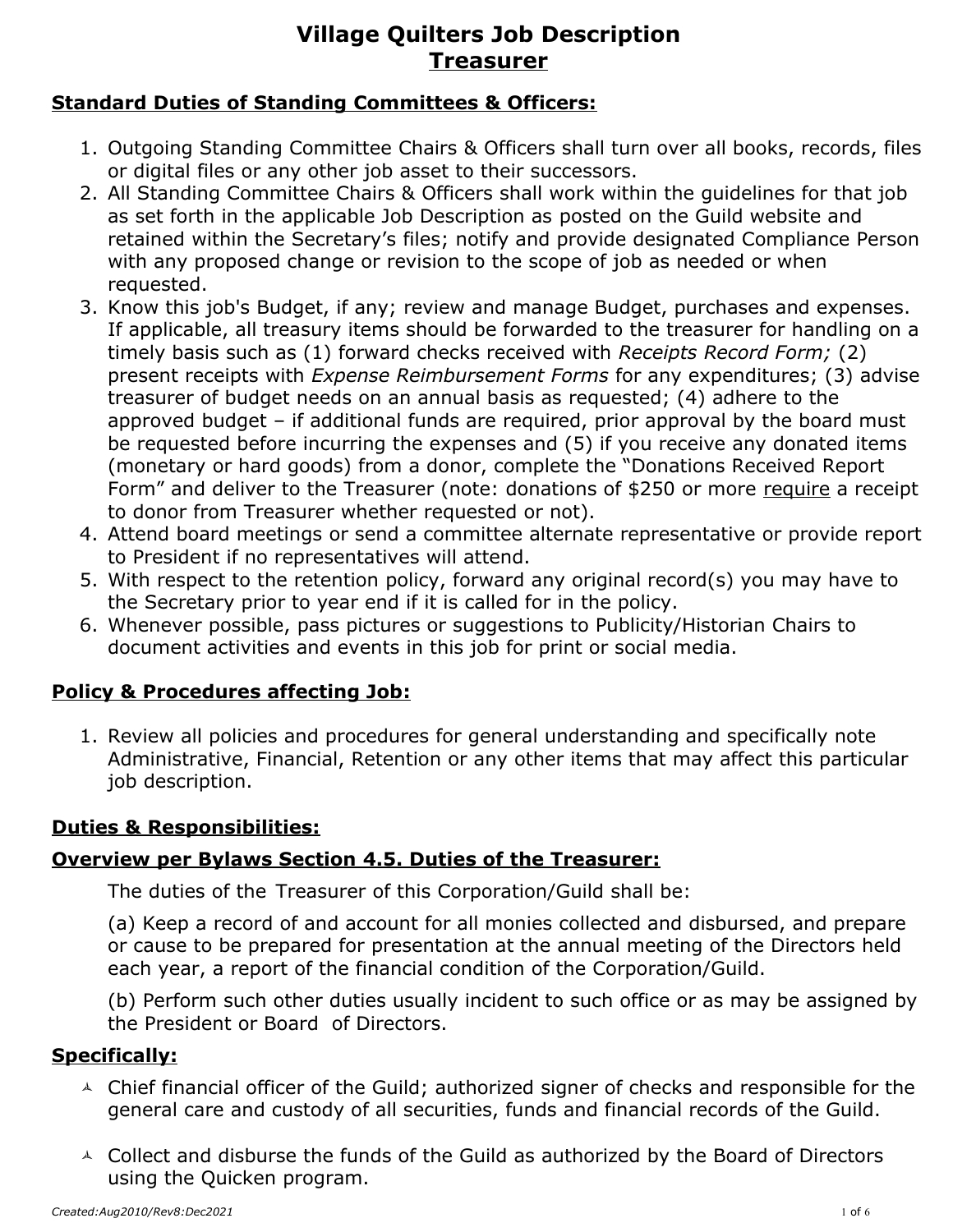- $\triangle$  Present a financial report at each meeting of the Board and quarterly to the Guild. Prepare and present other reports at each Board meeting including 1) Comparison of Budget to Actual, 2) Monthly Transactions, 3) Itemized Transactions, 4) Bank Summary and any other report the board may request or require. *Refer to the Treasurer's Procedures Document for specifics.*
- $\triangle$  Perform a backup of quicken each month after preparing the month end financial reports. Update and upgrade the quicken software as needed and required. *Refer to the Treasurer's Procedures Document for specifics for security and backup***.**
- $\triangle$  Be aware of all financial commitments, commitment dates and payment deadlines including timely teacher payments for workshops, classes etc; refer to calendar reminders; be aware of the current annual commitments and follow-up to keep that list current as the Board approves any renewals of same.
- A Work in conjunction with all Committee Chairs with respect to funds needed and fees collected for attendance at activities and/or membership dues:
	- post and deposit these receipts in a timely manner
	- Specific to Hosting, at convenience, meet with the Chair/hostess to deliver speaker check and obtain a completed W-9 Form for Taxpayer Identification (if required) plus appropriate completed Payment Request Forms.
- $\triangle$  In January, change treasurer signature at current bank. The bank requires an original copy of the Nov and/or Dec minutes printed on Guild letterhead to show an original signature by the secretary. The minutes will state the change from out-going to incoming officers will be effective on December  $31<sup>st</sup>$  of the year.
- $\triangle$  Obtain petty cash for greeters for required change as cash is received for Limited Membership fees; in addition to any other committee that may need petty cash on a per event basis.
- $\triangle$  Official VQ mailing address is at the Chota Rec Center (145 Awohili Drive, Loudon, 37774), so all bills and statements are delivered there. Check for Quilt Guild mail in the hanging file at the right hand side of the desk at Chota Center and remove any treasurer related mail such as insurance premium bills or other invoices. President should be picking up all the rest of the general mail received.
- $\triangle$  Develop and present a budget for the next calendar year and projections for the two (2) subsequent years at or prior to the October Board meeting. Solicit input from committee chairs regarding funds needed for the following budget year. Actual commitments, best guess estimates and an annual inflation factor increase should be applied to the three projection years. The adopted budget will be announced to the membership subsequent to board approval. *Refer to the Treasurer's Procedures Document for specifics.*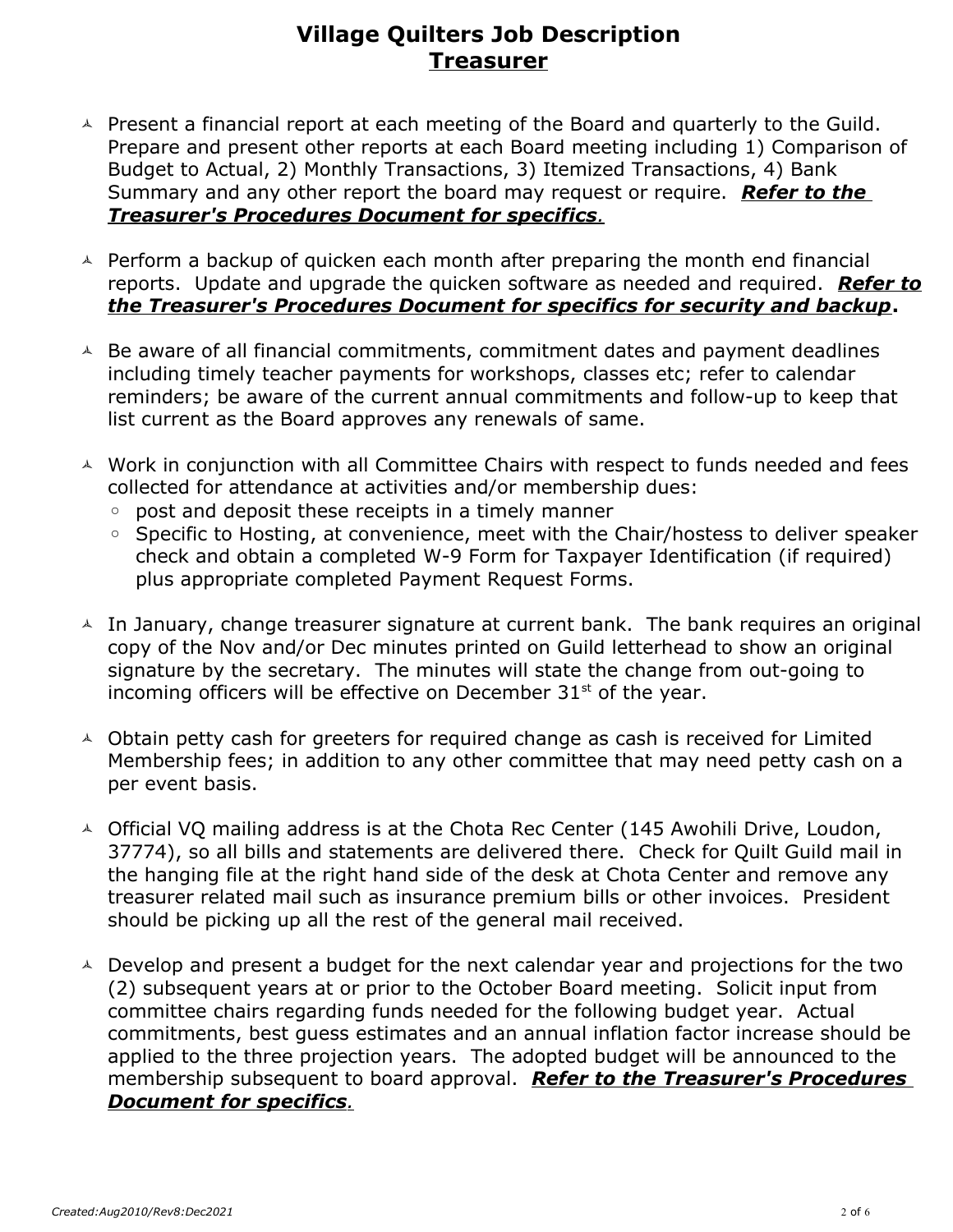- $\triangle$  In December, calculate the approved meal amounts allowed for reimbursement for non-receipted meals from or in the home for Hosting for the following year. *Refer to the Treasurer's Procedures Document for specifics.*
- $\triangle$  Complete and provide a Donation Receipt to a donor if requested unless the donation is equal to or greater than \$250, then provide a receipt to the donor automatically. Donation receipts are prompted by treasurer receiving a completed "Donations Received Report Form" from an Officer or committee Chair. In a Quilt Show year, insure Q-show committee is forwarding appropriate documents regarding all donations received. These forms will be used to determine the total amounts of donations/contributions for the fiscal year. *Refer to the Treasurer's Procedures Document for specifics.*
- $\triangle$  Review and understand all Federal and State reporting requirements, filings due, and tax obligations; refer to the Corporate Compliance Book, and/or Treasury Compliance & Retention Book for all compliance obligations;
	- gather all documents and forms needed to complete all required State revenue and/or Federal IRS filings,
	- when complete, retain these documents in the appropriate Treasury Compliance & Retention Book stored in the locked file cabinet at Chota,
	- this book includes the Form 990N, 1099s, W9 forms, annual Corporate renewal, business license renewal, state sales tax filings, Charitable Registrations plus any other future filings the State or Federal IRS may require. *Refer to the Treasurer's Procedures Document for specifics.*
- $\triangle$  With respect to retention, gather any other documents as needed to update the annual financial files in accordance with the Retention Policy Schedule in the Resolution, Policy and Procedures Document prior to year end and forward any other original record to the secretary, as needed, prior to year end if called for in the policy (ex. insurance policies).
- $\triangle$  Prior to the start of the bi-annual quilt show, obtain sufficient cash required for each of the revenue collection areas of the show. Each day, periodically collect and verify funds from all revenue collection areas. At the end , verify all funds, deposit in bank, and prepare a final accounting for the quilt show chairperson(s). *Refer to the Treasurer's Procedures Document for specifics.*
- With respect to **State Charitable Gaming** (whether through the Quilt show or any other event the guild determines to undertake) and is approved by the board:
	- event application process (form SS-6069) to hold a Gaming Event may proceed from July 1 through January 31 of the next year.
	- A minimum non-refundable application fee of \$10 to accompany the request.
	- Any responsible party should work through Treasurer during application process for backup information, if needed or required (generally info on app such as VQ Determination letter, Bylaws, Officers annual report, 990 etc are already on file with the state); the event responsible party should not file any other forms, reports etc without Treasurer approval – it is not in VQ's interest to have duplicate or inconsistant information being filed with the State.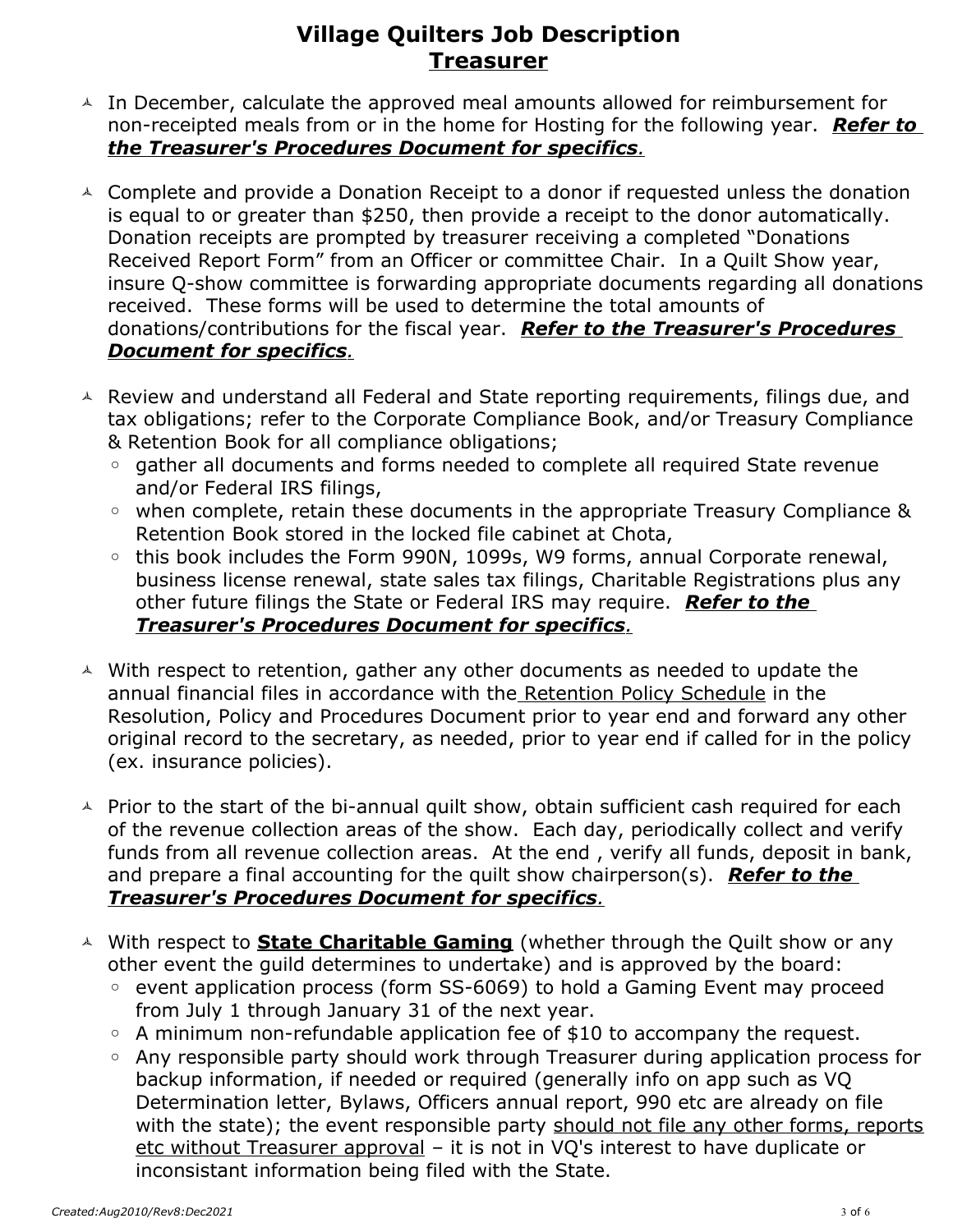- Remind the responsible party that an event can only be held after the application has been accepted and approved by the state and can only be held in the specific time-frame as set by the State of Tennessee. Selling of event tickets can only be started up to 120 days prior to the date of the event (i.e. not before July 1 of event year) and within the approved event year. Event approval happens in March of a year for an event that occurs in the following STATE FISCAL year of July through June of the next year. Timeline example is: 1) apply for permit July 1, 2019-Jan 31, 2020, 2) event approval March 2020, 3) event occurs July 2020-June 2021.
- Once the event is complete, post-reporting is required within 90 days and final payment of filing fees are due. Any responsible party should provide any documentation needed to aid Treasurer in filing necessary forms and documents for State and Federal filings. Documents should reside in Treasurer's files for retention. Can review requirements here: [https://sos.tn.gov/products/charitable-solicitations](https://sos.tn.gov/products/charitable-solicitations-and-gaming/financial-)  [and-gaming/financial-](https://sos.tn.gov/products/charitable-solicitations-and-gaming/financial-)[accounting-reporting-guidelines](https://sos.tn.gov/products/charitable-solicitations-and-gaming/financial-accounting-reporting-guidelines)
- *Any State Gaming activity triggers a FEDERAL GAMING filing as well for revenues derived from the state gaming activity. Must file Federal 990-T*
- $\triangle$  Prepare and present the records for an annual audit. Work with president to secure the auditor(s). Work with said auditor to resolve any issues that may come up during the audit and make sure those issues are finalized prior to filing statements for Federal or State compliance to avoid inconsistant information

## *For all activities, review and refer to the Treasurer's Procedures Document for specific instructions***.**

## *Calendar Reminders of Annual or Special Activities to be aware of***:**

## **Monthly**

- 1. Pay the specified donation to Christ our Savior Luthern Church for Friday meeting times; include any additional amount, if any, the board may approve
- 2. Monitor the number of checks in deposits to minimize bank fees when deposits exceed 250 items, especially in high volume months of June and Oct – Dec.; spread deposits past the month's closing date if needed but never past December 31st.
- 3. Quarterly print an *Itemized Categories* report for quarter then a YTD yearend
- *4. Refer to Treasurer's Procedures Document for all Fed, State, & Guild actions*

## **January**

- 1. Issue 1099 Misc tax forms for speakers for the year and file 1096 with the IRS
- 2. Change over treasurer signatory at current bank
- 3. Website bill will be due for service (webs.com)
- 4. Pay  $4<sup>th</sup>$  quarter (prev yr) TN Sales/Use Tax prior to Jan  $15<sup>th</sup>$  and qtrly thereafter (file even if no tax due)
- 5. Annual ZOOM subscription payment due
- 6. Annual Tellico Life membership payment due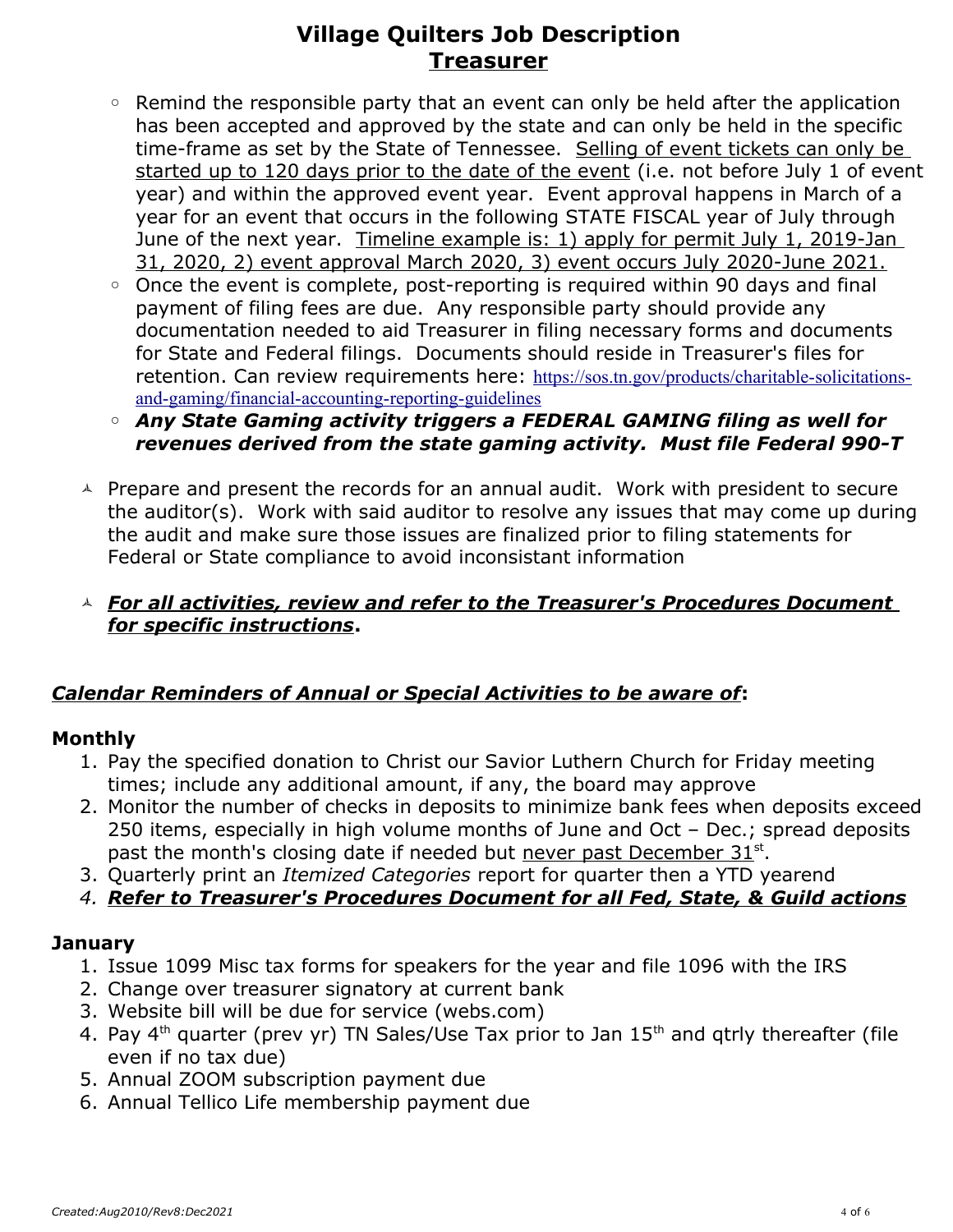#### **February**

- 1. Get the renewed Business license from the county which auto-renews when business tax paid
- 2. Insurance Premium (multi-coverage) due upon invoice. Original policy goes to Secretary for filing in the Retention Files – keep copy of cover with expense payment form

#### **March**

- 1. File e-postcard 990N on IRS website once certain the year is final if not already done
- 2. Update the TN annual corporate report
- 3. Pay Business Tax prior to April 15<sup>th</sup>

## **April**

1. Pay  $1^{st}$  quarter TN Sales/Use Tax before April  $15^{th}$  (file even if no tax due)

## **May**

1. Submit TN Charitable Registration & Fee Form for Charitable Orgs (due before June 30th each year)

## **June**

1. Monitor number of checks in deposits; spread deposits if needed

## **July**

1. Pay  $2^{nd}$  quarter TN Sales/Use Tax before July  $15^{th}$  (file even if no tax due)

## **August**

- 1. Storage unit fee will be due on Sept  $1<sup>st</sup>$ ; no invoice mailed; pay at storage office
- 2. Request input from Committee Chairs and Board for Budget and Projection
- preparation; if a quilt show year, start budget process in August.
- 3. Website bill will be due for domain name (dotster.com)

## **September**

1. Review prior year's actual and guild's current needs; prepare the Budget and Projections

## **October**

- 1. Pay  $3^{rd}$  quarter TN Sales/Use Tax before October  $15^{th}$  (file even if no tax due)
- 2. Present prepared annual budget and projections at board meeting (or alternate month if circumstances dictate)
- 3. Monitor number of checks in deposits; spread deposits past the month's closing date if needed

## **November**

- 1. Finalize budget for vote on adoption
- 2. Monitor number of checks in deposits; spread deposits past the month's closing date if needed
- 3. Work with President to secure auditor for the books
- 4. Request 1099 forms and 1096 coversheet from [www.irs.gov](http://www.irs.gov/)